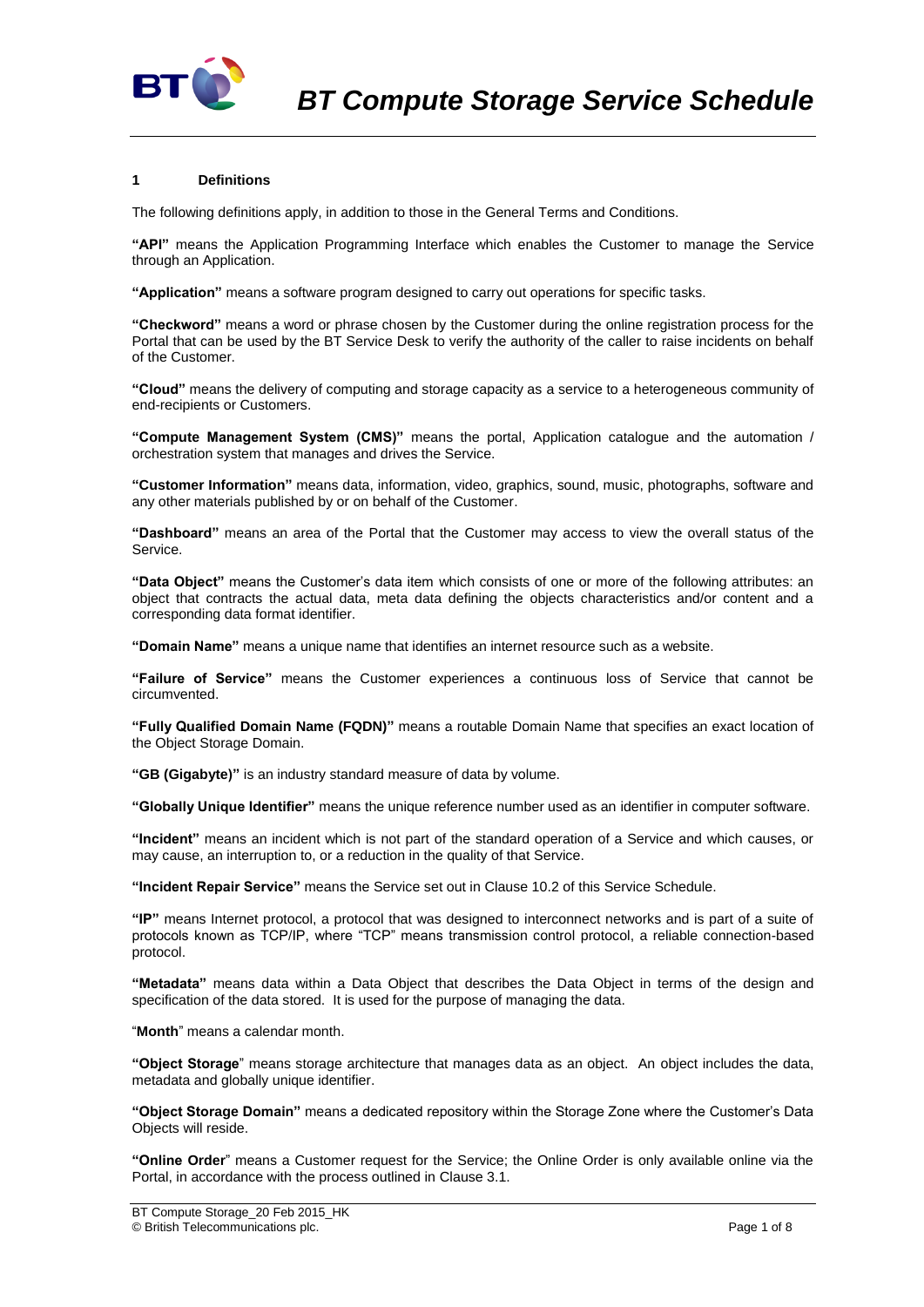

**"Planned Maintenance"** means any work that is planned in advance to be carried out by BT or on its behalf that causes the Service to be suspended.

**"Portal"** means the online system that allows the Customer to place Online Orders, change Online Orders, see the status of the Service and access certain systems (depending on the Service option chosen by the Customer).

**"Service"** has the meaning given in clause 2.1.

**"Service Desk"** means the facility provided by BT to handle enquiries and administration for the Service.

"**Service Level**" means the level of Service which is applicable to the Service, as set out in Clause 20 of this Service Schedule.

**"Storage Zone"** means the configuration of hardware and software to create a platform where the Customer's data is stored.

**"System Administrator"** means a person named by the Customer to be the Customer's point of contact with BT for matters relating to the management of the Service.

**"Third Party Information"** means data, information, video, photographs, software and any other materials (in whatever form) not owned or generated by or on behalf of the Customer, including information belonging to a User which is not Customer Information, published or otherwise made available by the Customer using the Service.

**"Token"** means an encrypted key used by applications API to access Data Objects stored in the Object Storage.

**"Utility Rate Card"** means information available via the Portal that shows the Charges for the Service on an hourly basis.

**"User ID"** means the identification number provided to the Customer by BT for the purposes of security in the provision of the Service.

## **2 Service Summary**

- 2.1 BT Compute Storage is a Cloud based service providing the Customer with a self-service capability to browse, select and store data ("Service").
- 2.2 BT will provide the Customer with virtual access to a BT data centre where the Customer may select a dedicated repository for storage of their data ("Object Storage Domain").

### **3 Service Components**

The Service comprises access to a Portal, Storage Zone, Object Storage Domain and, provision of a FQDN and Tokens.

### <span id="page-1-0"></span>**3.1 Portal**

**3.1.1** The Portal is an online system which allows a Customer to place and amend an Online Order and view the status of existing Online Orders. The Portal enables the Customer to select Object Storage Domains and the location of data centres for deployment of the Object Storage Domains.

### **3.2 Storage Zone**

- 3.2.2 The Storage Zone provides the physical infrastructure where BT will create an Object Storage Domain and the Customer will store their Data Objects.
- 3.2.3 The Storage Zone will automatically allocate and provision the Object Storage Domain to the Customer when ordered.
- 3.2.3 The Portal will indicate the Storage Zones available to the Customer. BT may make additional Storage Zone options available to the Customer from time to time.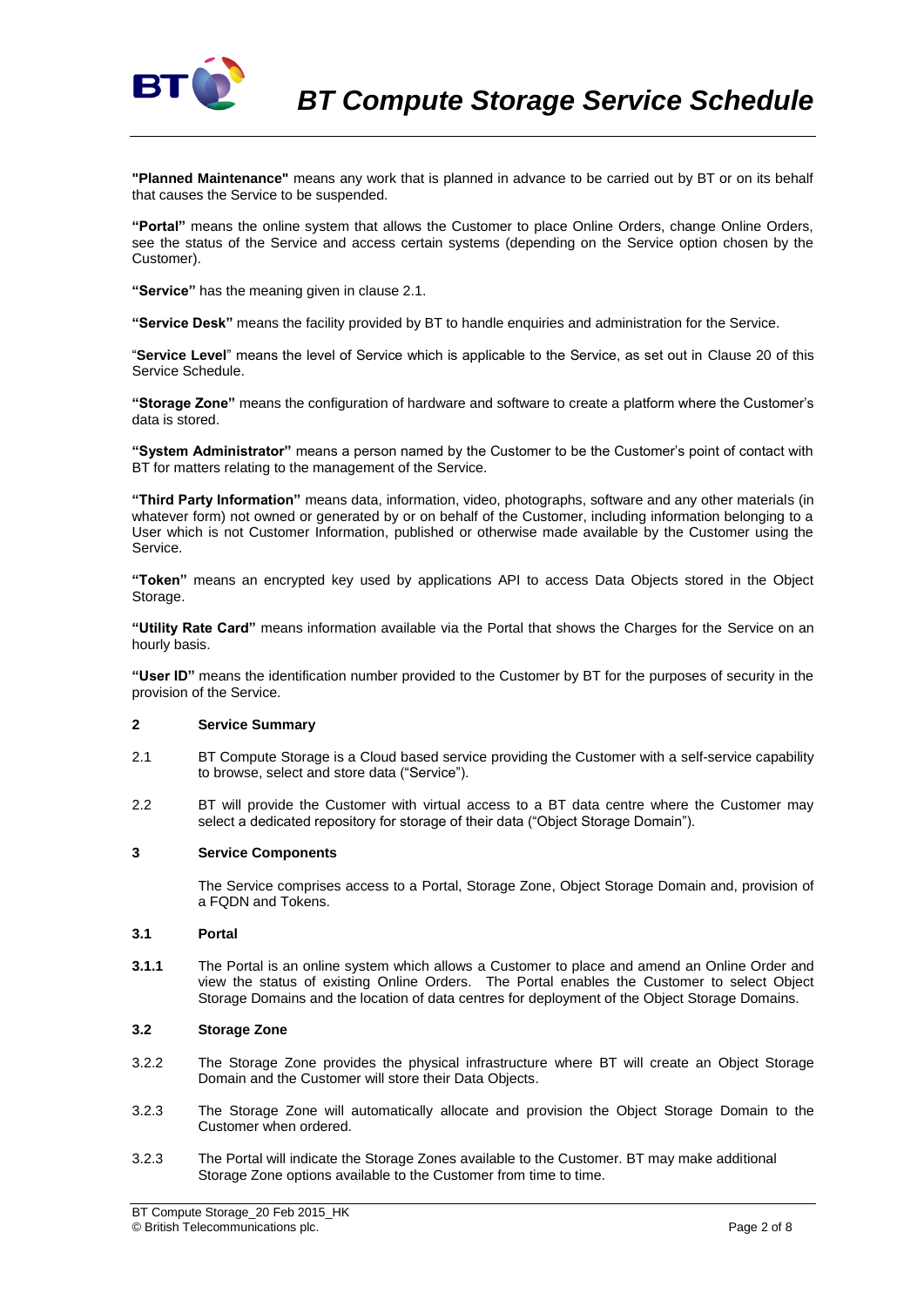

### **3.3 Object Storage Domain**

- 3.3.1 The Object Storage Domain is a Customer dedicated repository within the Storage Zone where the Customer's Data Objects reside.
- 3.3.2 The Customer selects the Object Storage Domain via the Portal. Upon delivery of the Object Storage Domain BT will provide the Customer with a Fully Qualified Domain Name (FQDN) and Tokens for use in conjunction with their chosen Application.
- 3.3.3 The Customer will access the Object Storage Domain using the BT provided FQDN and the Customer provided Application. The Customer will choose the Application it wishes to use to access the Service. The choice of Application will be determined by how the Customer elects to use the Object Storage Domain. The Service does not include the provision of Applications to the Customer.

## **3.4 FQDNs and Tokens**

3.4.1 A FQDN provides access to an Object Storage Domain. BT will provide the Customer with a Token in order to authenticate a FQDN. The Customer must use the Tokens within a few hours of receipt. Failure to use the Tokens will result in them being disabled. If the Tokens are disabled the Customer will be required to regenerate them within three (3) hours of disablement via the Portal.

### **4 Internet**

- 4.1 The Customer will access the Object Storage Domain via the Internet. Such Internet connection is not part of this Service and is subject to separate conditions and Charges.
- 4.2 The Customer acknowledges that:
	- (a) the Internet is independent of the Service and BT has no responsibility for provision of the Internet; and
	- (b) use of the Internet is solely at the Customer's risk and subject to all applicable laws. BT has no responsibility for any information, software, services or other materials obtained, downloaded, shared and transmitted by the Customer using the Internet.

## **5 Commencement and Term**

- 5.1 The Agreement is effective once the Customer submits an Online Order on the Portal.
- 5.2 The Service will commence on the Operational Service Date (OSD).

### **6 Technical Requirements**

6.1 The Customer is required to have Internet access, all computer hardware, software and telecommunications equipment and services necessary to access and use the Service.

### **7 BT Service management Boundary (SMB)**

7.1 BT's responsibility for the Service under this Agreement is for the management of the Storage Zone, provision of the Object Storage Domain, FQDNs and Tokens. A suitable Application to access the Object Store Domain is outside the SMB. BT will have no responsibility for the Service (including any responsibility to meet any Service Levels) outside the Service Management Boundary.

## **8 Ordering Process**

- 8.1 The Customer is responsible for opening an account with BT to gain access to the Portal to enable online ordering.
- 8.2 On receiving an Online Order from the Customer BT will configure the Service as set out in the Online Order. Once the Online Order is configured the OSD occurs and the Customer may start using the Service.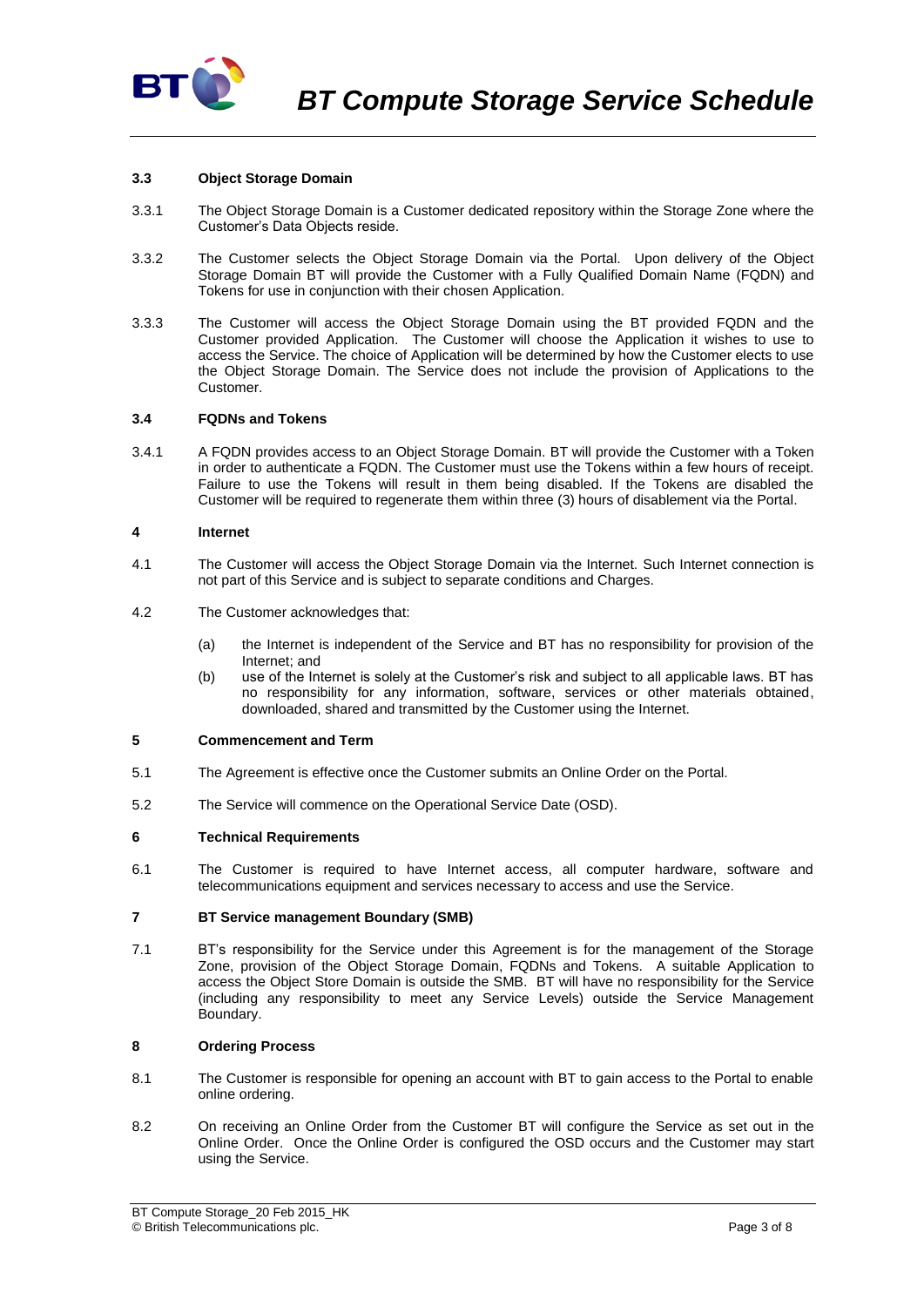

# **9 In Life Management**

- 9.1 The Portal operates a Dashboard that allows the Customer to see how much storage is being consumed and the associated Charges.
- 9.2 Upon delivery of the Object Store Domain BT will present the Customer with Tokens.
- 9.3 The Customer is required to renew all Tokens within three (3) years of the OSD via the Portal.

### **10 Service Management**

### **10.1 Service Desk Support**

10.1.1 BT will provide a Service Desk operating twenty four (24) hours per day, seven (7) days per week, including national, public or bank holidays, which will receive and record Service Incident reports from the Customer.

### <span id="page-3-0"></span>**10.2 Incident Repair Service**

- 10.2.1 If BT detects, or if the Customer reports an Incident BT will respond to the Incident without undue delay. BT will perform tests to determine the cause of the Incident, and will notify the System Administrator by telephone or e-mail.
- 10.2.2 The Service Desk will keep the Customer updated at regular intervals until the Incident is resolved.
- 10.2.3 BT will raise additional Charges for work performed and money spent to address incidents resulting from Service failures caused by the Customer on a time and material basis at the prevailing Charges.
- 10.2.4 If the Customer asks BT to perform any additional work this will be subject to prior written agreement between the Parties and additional Charges will apply.

### **11 Planned Maintenance**

11.1 The Customer acknowledges and accepts that occasionally BT may have to carry out routine or emergency maintenance, updates and other procedures for reasons of health, safety, security or otherwise to protect the Service, and which may cause a disruption to the Service, ("Planned Maintenance"). BT will provide the Customer with as much prior notice as practicable with respect to Planned Maintenance.

### **12 Service Updates**

12.1 BT may make updates to the Service from time to time provided that such updates do not materially decrease or impair performance of the Service,

### **13 Security**

- 13.1 The Customer is responsible for the security and proper use of all User IDs, Checkwords, passwords, FQDN and Tokens. BT reserves the right to suspend access to the Service at any time if BT has reason to believe that there is, or is likely to be, a breach of security or misuse of the Service. BT will notify the Customer as soon as possible after it has done so.
- 13.2 The Customer must immediately inform BT if there is any reason to believe that a User ID, password, Token, or Checkword allocated by BT has, or is likely to, become known to someone not authorised to use it or is being, or is likely to be, used in an unauthorised way.
- 13.3 BT reserves the right to require the Customer to change any or all of the Checkwords or passwords associated with the Service and used by the Customer in connection with the Service.
- 13.4 The Service is delivered within a secure BT data centre with a security policy for the protection of Site, infrastructure and network. Although BT will use reasonable care and skill in carrying out its obligations under this Agreement in accordance with BT's security policy, it is not possible to guarantee that all instances of fraud, misuse, unwanted or unauthorised activity or access to the Customer's Information will be prevented or detected. Whenever BT becomes aware that security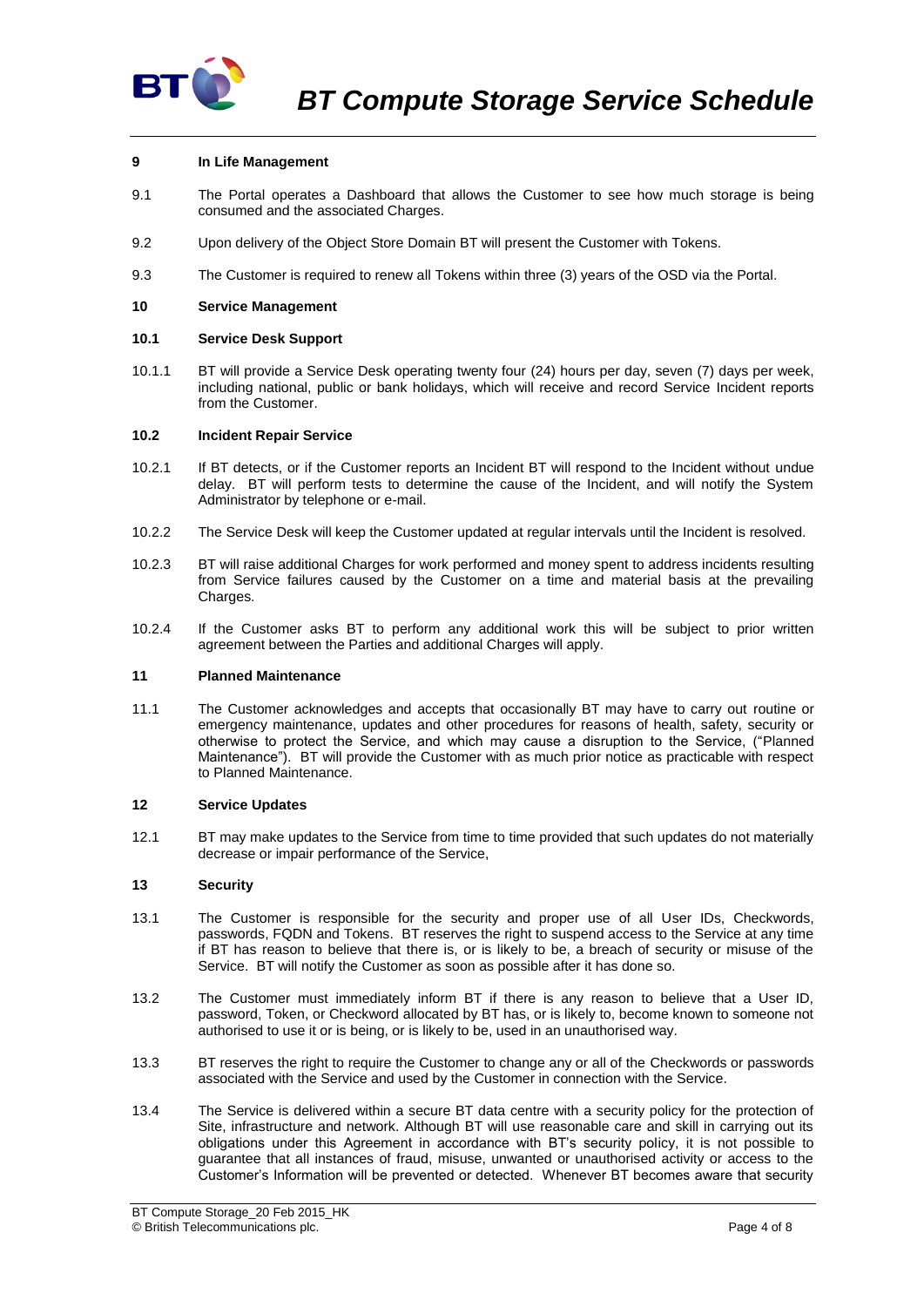

*BT Compute Storage Service Schedule*

has been compromised, BT will take actions in order to limit any further occurrences of fraud, misuse, unwanted or unauthorised activity or access to the Customer's Information. Nevertheless, BT accepts no liability for any such incidents, or for any loss or damage suffered by the Customer. The Customer shall therefore take responsibility for the security of the Customer Information, Content and application of security policies designed to prevent unwanted or unauthorised activity or access to the Customer's Information.

13.5 The Customer is advised to obtain its own business continuity insurance.

#### **14 BT's use of Customer Information and Personal Data**

- 14.1 In order for BT to provide and support the Service, BT may use personal data, (typically name, email address, telephone number and business and/or Site(s) address), of Users within the Customer's organisation or control in order to:
	- (a) process, track and fulfil Online Orders for the Service;
	- (b) deliver and commission the Service,
	- (c) process, track and resolve Incidents with the Service,
	- (d) administer access to the online portals relating to the Service;
	- (e) compile, dispatch and manage the payment of invoices relating to the Service;
	- (f) manage the Agreement and resolve any disputes relating to it;
	- (g) respond to general queries relating to the Service;
	- (h) provide security and technical support.
- 14.2 BT may also send the Customer additional information concerning the Service, or related services. This information will typically be sent to the Customer Contact, involved in the procurement or management of the Service.
- 14.3 Any personal data that may be collected and processed by BT (including payment data) is subject to, and will be handled in accordance with, applicable data protection laws.
- 14.4 BT will have no access to the Customer Information stored by the Customer.
- 14.5 The location and access points of the Customer Information are defined by the Customer and as such the Customer needs to ensure compliance with relevant laws and regulations.
- 14.6 BT will not change the country where the Customer Information resides without providing notice to the Customer, unless required to do so in order to comply with applicable laws and regulations.

#### <span id="page-4-0"></span>**15 The Customer's Responsibilities**

- 15.1 The Service is provided solely for the Customer's own use including use by Users and the Customer will not assign, resell, reproduce, copy, duplicate, transfer, lease, distribute, display, disclose, trade or otherwise commercially exploit the Service (or any part thereof) for any purpose, or otherwise make the Service available to any third party except Users.
- 15.2 The Customer is solely responsible for any obligation or liability arising out of transactions of any kind entered into between the Customer and any third party accessing or relying on the Service, Customer Information, or Third Party Information. BT will not be a party to, or in any way responsible for, any transaction between the Customer and any third party.
- 15.3 The Customer is responsible for the creation, design and maintenance of all Customer Information.
- 15.4 The Customer will ensure that the Customer Information and any Third Party Information does not include any information or material, which could be illegal or could lead to a legal dispute.
- 15.5 The Customer will comply with all obligations as notified by BT which are required under BT's security policy.
- 15.6 The Customer must comply with all relevant legislation, instructions, licences, guidelines issued by regulatory authorities, and any codes of practice which apply to the Customer, including those which relate to the Customer Information or Third Party Information.

BT Compute Storage\_20 Feb 2015\_HK © British Telecommunications plc. Page 5 of 8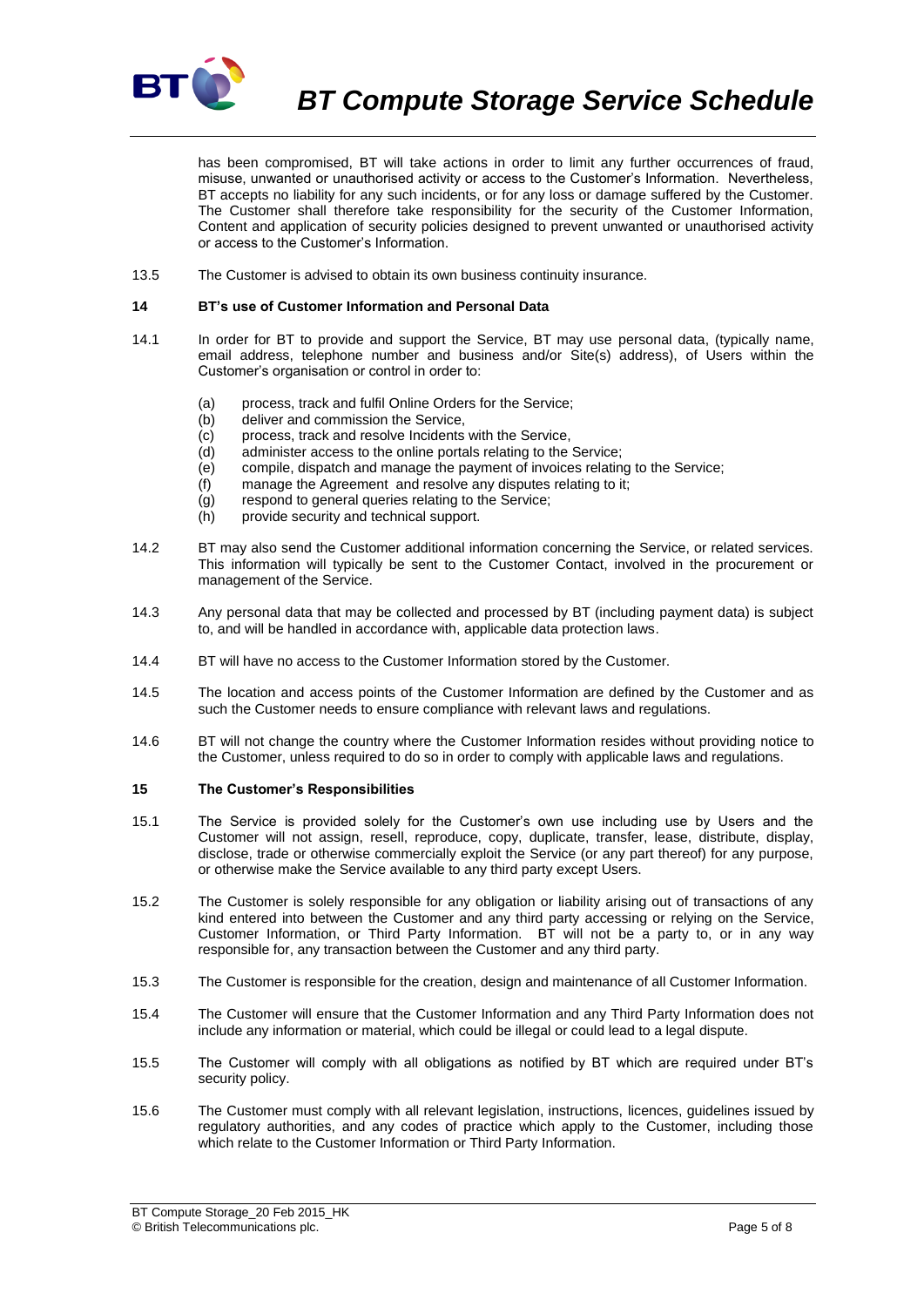

- 15.7 The Customer irrevocably and unconditionally agrees to indemnify and keep indemnified and to hold BT, BT Group Companies and their officers, directors and employees harmless against claims, losses, damages, costs, expenses and liability arising from or in connection with:
	- (a) any Customer Information, Third Party Information or other Content or communication sent, provided or stored in connection with the Service;
	- (b) the installation, maintenance or use of any software or other material installed by or on behalf of the Customer;
	- (c) any injury to persons, or damage to the Site or the BT Equipment used for the provision of this Service or other equipment belonging to BT or a third party which is located on the Site, as a result of action taken on behalf of the Customer;
	- (d) any breach of confidence or infringement of intellectual property rights.
- 15.8 The Customer is responsible for ensuring that the System Administrator will report all service repair incidents using the reporting procedures notified to the Customer by BT, and will be available for all subsequent Incident management communications.

## **16 BT's Acceptable Use Policy**

- 16.1 The Customer is solely responsible for all aspects of Customer Information which are not specifically set out in this Service Schedule as being BT's responsibility. The Customer acknowledges that it has read and agrees to be bound by and to ensure that any Users will comply with this BT Acceptable Use Policy ("AUP") and generally accepted Internet standards.
- 16.2 The Service must not be used:
	- (a) fraudulently or in connection with a criminal offence under the laws of any country where the Service is provided;
	- (b) to send, receive, upload, download, use or re-use any information or material which is offensive, abusive, indecent, defamatory, obscene or menacing, or in breach of confidence, copyright, privacy or any other rights;
	- (c) in contravention of any instructions that BT has given under the Agreement;
	- (d) to cause annoyance, inconvenience or needless anxiety;
	- $\overrightarrow{e}$  to send or provide or receive unsolicited advertising or promotional material;
- 16.3 The Customer must not use a Domain Name which infringes the rights of any person in a corresponding trade mark or name.
- 16.4 If the Customer or anyone else, (with or without the Customer's knowledge or approval) uses the Service in contravention of the AUP; or uses the Service in any way which, is, or is likely to be, detrimental to the provision of the Service to the Customer or any other customer and fails to take corrective action within a reasonable period of receiving notice from BT, then BT can treat the contravention as a material breach and as such BT may either suspend the Service or terminate the Service pursuant to the General Terms and Conditions. If Service is suspended it will not be restored until the Customer provides an acceptable assurance that there will be no further contravention.

### **17 Charges and Invoicing**

- 17.1 Charges for the Service are set out in the Portal.
- 17.2 BT will invoice Charges on or after the dates set out below:
	- (a) One-off Charges on the OSD of the relevant Online Order;
	- (b) Usage or other recurring Charges on the OSD and thereafter monthly in arrears.
- 17.3 Charges for the Service are calculated on a monthly basis against the prevailing Utility Rate Card on the Portal. Usage Charges will apply as shown on the Utility Rate Card on the Portal.
- 17.4 Data storage Charges are based upon per GB of storage used.
- 17.5 The uploading and retrieval of data from the Object Storage Domain incurs Charges based upon Internet bandwidth use. Charges for Internet bandwidth use are levied above an initial allowance of 1GB per Month. Charges are based upon per GB of Internet bandwidth use.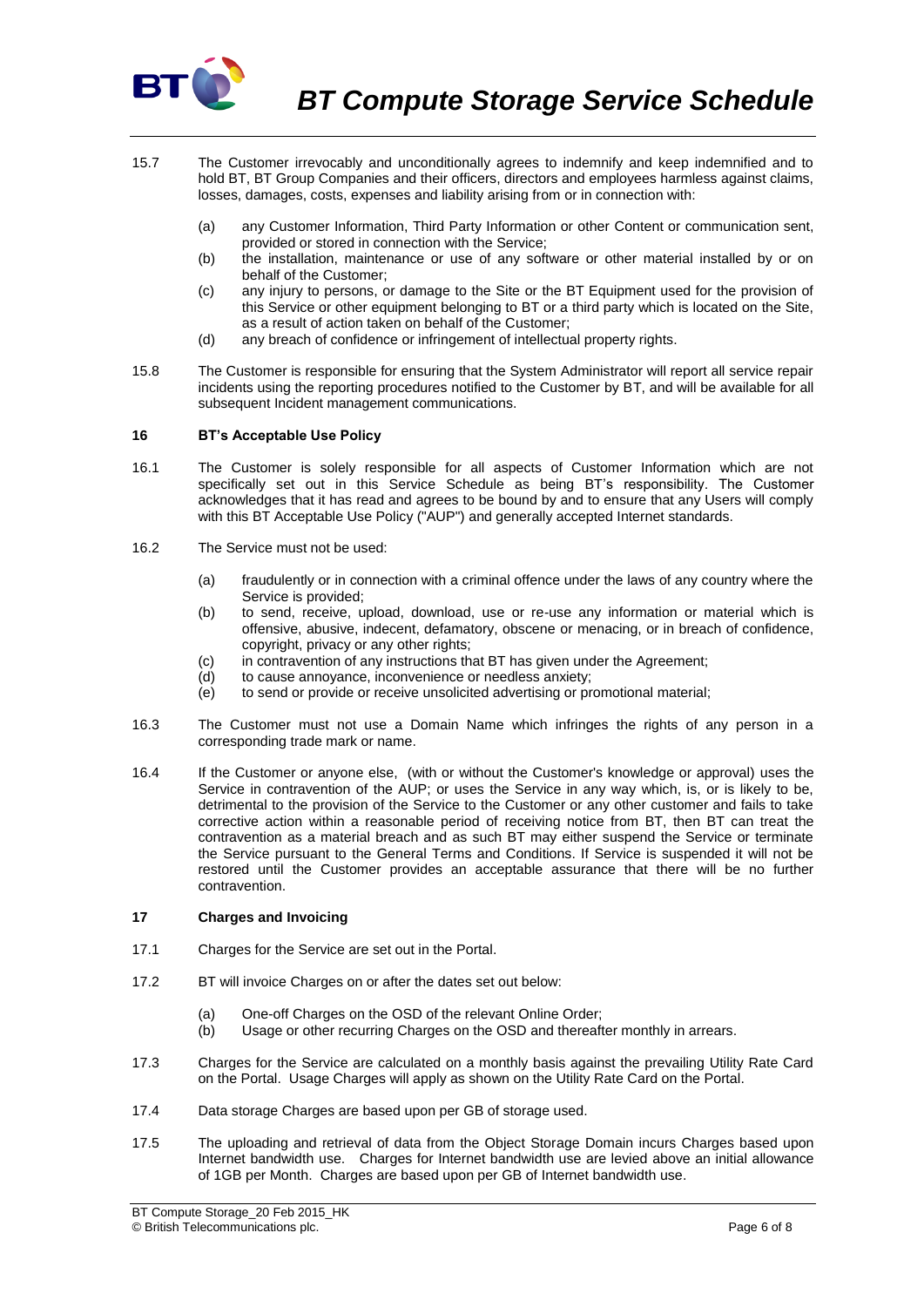

- 17.6 BT may invoice the Customer for Charges for investigating Customer reported Incidents where BT finds no Incident or that the Incident is outside the Service Management Boundary.
- 17.7 BT may at any time review the Charges for the Service and will provide the Customer with 30 days' prior written notice of any such change in Charges. If the Customer objects to the change in Charges it may exercise its termination rights under Clause 18 of this Service Schedule.
- 17.8 Notwithstanding any other provision in the Agreement, BT may delay or bring forward the sending of invoices to coincide with billing cycles from time to time. The Customer acknowledges that the first and last invoice in relation to a particular Service may include Charges due for more or less than one complete billing cycle according to when such Service is connected and/or terminated.

### **18 Termination of Service**

The following Clause will replace and supersede Clause 12.1 of the General Terms and Conditions.

- 18.1 The Customer may terminate the Service via the Portal at any time, provided that the Customer agrees
	- (a) to pay any outstanding Charges or interest properly due and payable up to the date of termination; and
	- (b) that there will be no refund of Charges which have been paid in advance.
- 18.2 BT may terminate this Agreement or the Service at any time by giving at least 90 days' notice to the Customer.

#### **19 Suspension of Service**

- 19.1 BT may suspend Service(s) or terminate this Agreement immediately on notice to the Customer where the Customer is in material breach of this Agreement and if the breach is capable of remedy, fails to remedy the breach within a reasonable time of being requested by BT to do so.
- 19.2 Where a Service is suspended because the Customer is in material breach of this Agreement, the Customer must pay the Charges for that Service until this Agreement is terminated.

## <span id="page-6-0"></span>**20 Service Levels**

- 20.1 BT aims to provide the Service within an availability target of 99.95%. The availability target relates to the availability of the Object Storage Domain including the infrastructure required to deliver it.
- 20.2 If BT fails to meet the availability target of 99.95% then the Charges for the affected Service will be credited as follows:

| <b>Availability Target</b>                             | <b>Credit</b>                  |
|--------------------------------------------------------|--------------------------------|
| For every reported incident that BT is below<br>target | 1 day's<br>recurring<br>Charge |

- 20.3 The credit will be applied to the monthly Charge for the Service. The credit per reported instance that BT is below target will be capped at a maximum of 1 Month's Charges.
- 20.4 The Parties acknowledge that each Service Credit is a genuine pre-estimate of the loss likely to be suffered by the Customer and not a penalty.
- 20.5 Service Credits are the Customer's sole right and remedy if BT does not meet the Service Level. Any failure by BT to meet the Service Level specified in this Clause [20](#page-6-0) shall not be considered a material breach of the Agreement.
- 20.6 The Service Level is measured as the availability of the Object Storage Domain to the network interface.

BT Compute Storage\_20 Feb 2015\_HK © British Telecommunications plc. Page 7 of 8